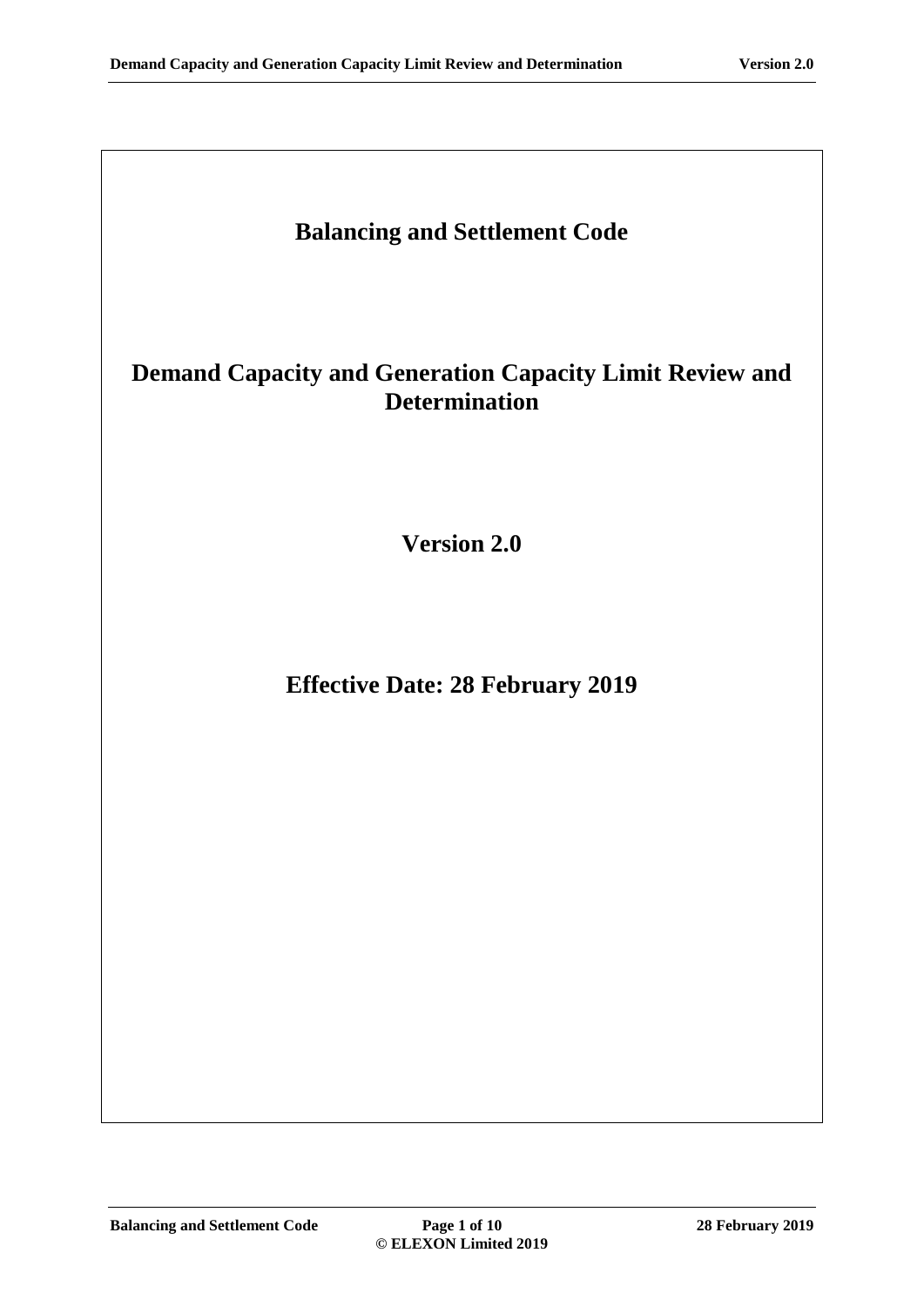## **Demand Capacity and Generation Capacity Limit Review and Determination**

### **relating to**

## **BSC Panel approved principles and processes for the review and determination of Demand Capacity and Generation Capacity limits**

- 1. Version 2.0 is effective from 28 February 2019.
- 2. This document sets out the principles and processes for reviewing and determining Demand Capacity and Generation Capacity Limits.
- 3. The BSC Panel approved this document and delegated responsibility for it to the Imbalance Settlement Group (ISG).

#### **Intellectual Property Rights, Copyright and Disclaimer**

The copyright and other intellectual property rights in this document are vested in ELEXON or appear with the consent of the copyright owner. These materials are made available for you for the purposes of your participation in the electricity industry. If you have an interest in the electricity industry, you may view, download, copy, distribute, modify, transmit, publish, sell or create derivative works (in whatever format) from this document or in other cases use for personal academic or other noncommercial purposes. All copyright and other proprietary notices contained in the document must be retained on any copy you make.

All other rights of the copyright owner not expressly dealt with above are reserved.

No representation, warranty or guarantee is made that the information in this document is accurate or complete. While care is taken in the collection and provision of this information, ELEXON Limited shall not be liable for any errors, omissions, misstatements or mistakes in any information or damages resulting from the use of this information or action taken in reliance on it.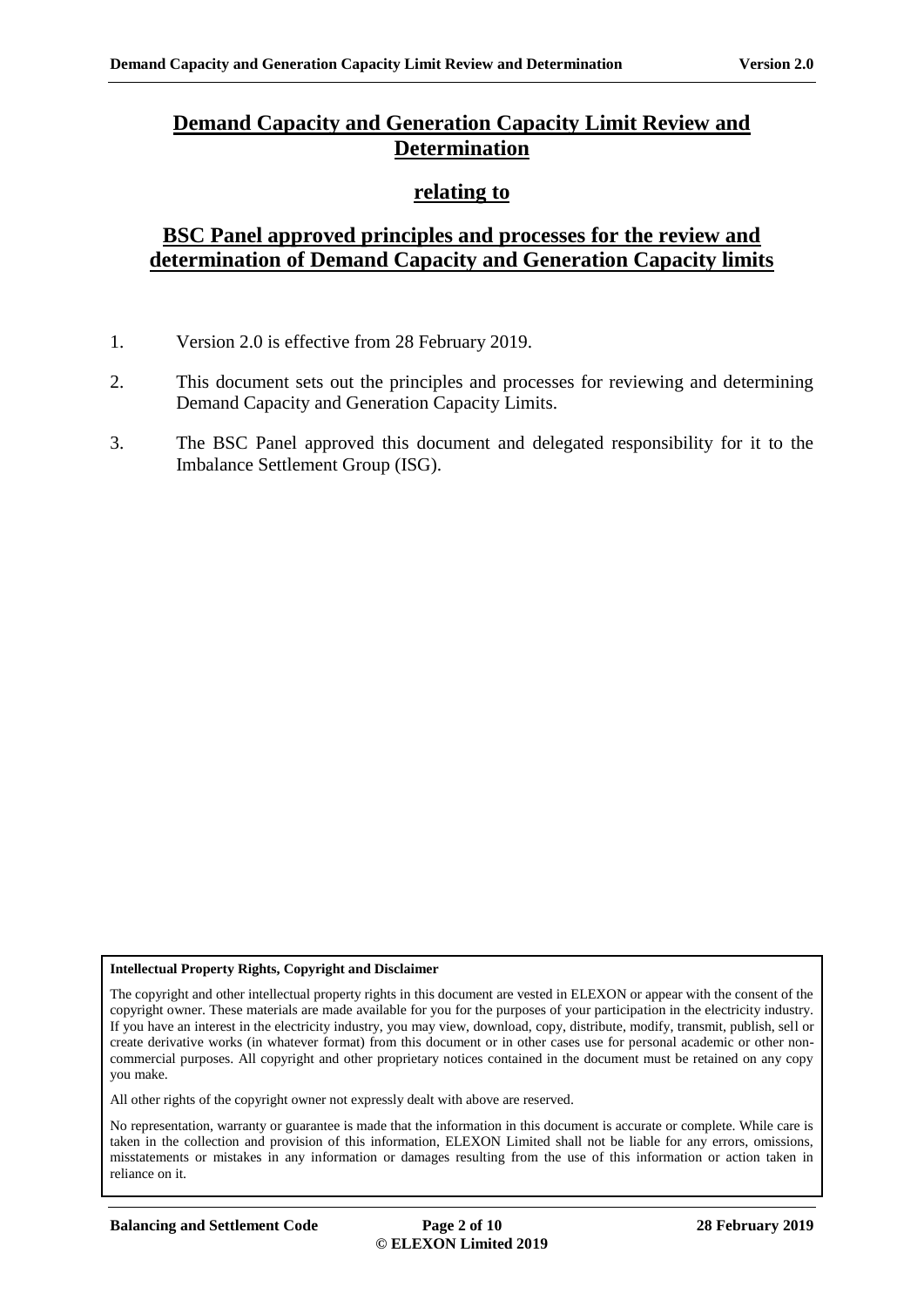| Version | Date | <b>Description of Change</b>          | <b>Changes</b><br><b>Included</b> | <b>Mods/Panel/Committee</b><br>Refs. |
|---------|------|---------------------------------------|-----------------------------------|--------------------------------------|
| $1.0\,$ |      | $22/02/2018$ Designated version       | P357                              | P <sub>275</sub> /08                 |
| 2.0     |      | 28/02/2019   28 February 2019 Release | P344                              | P284C/01                             |

# **Amendment Record**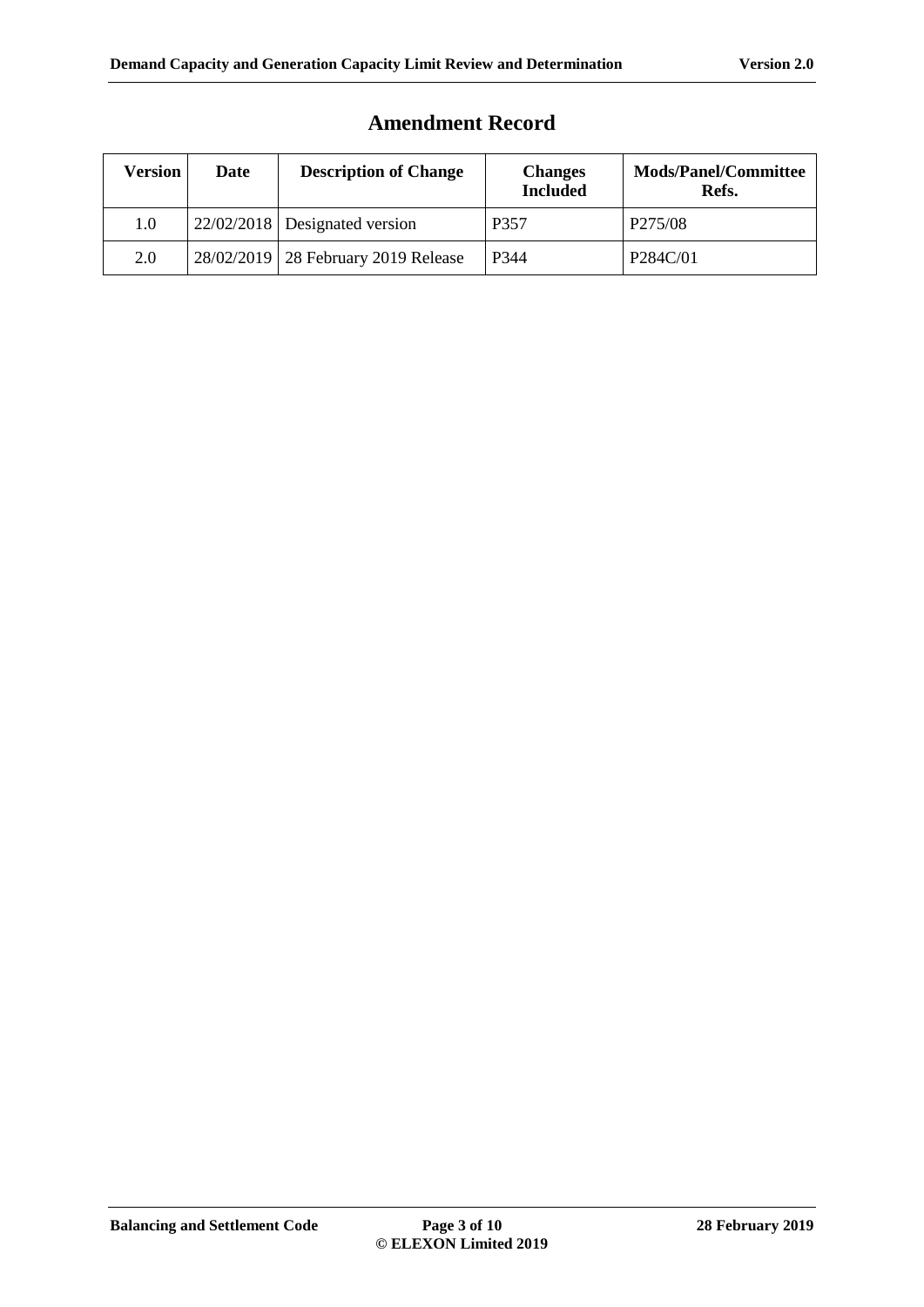### **Contents**

| $\mathbf{1}$     | <b>Introduction</b>                                                 | 5              |
|------------------|---------------------------------------------------------------------|----------------|
| 1.1              | Purpose and Scope of this document                                  | 5              |
| 1.2              | <b>Main Users of this document</b>                                  | 5              |
| 1.3              | <b>Balancing and Settlement Code Provision</b>                      | 5              |
| $1.4\phantom{0}$ | <b>Acronyms and Definitions</b>                                     | 5              |
| $\overline{2}$   | <b>DC</b> and GC Limits                                             | $\overline{7}$ |
| 2.1              | What are DC and GC and how are they used?                           | 7              |
| 2.2              | What are DC and GC Limits?                                          | 7              |
| 2.3              | How are DC and GC Limits set?                                       | 8              |
| $\mathbf{3}$     | <b>Reviewing the Demand Capacity and Generation Capacity Limits</b> | 9              |
| 3.1              | When should a review of the DC/GC Limits be initiated?              | 9              |
| 3.2              | The DC/GC Limit review process                                      | 9              |
| 3.3              | <b>Key Performance Indicators</b>                                   | 9              |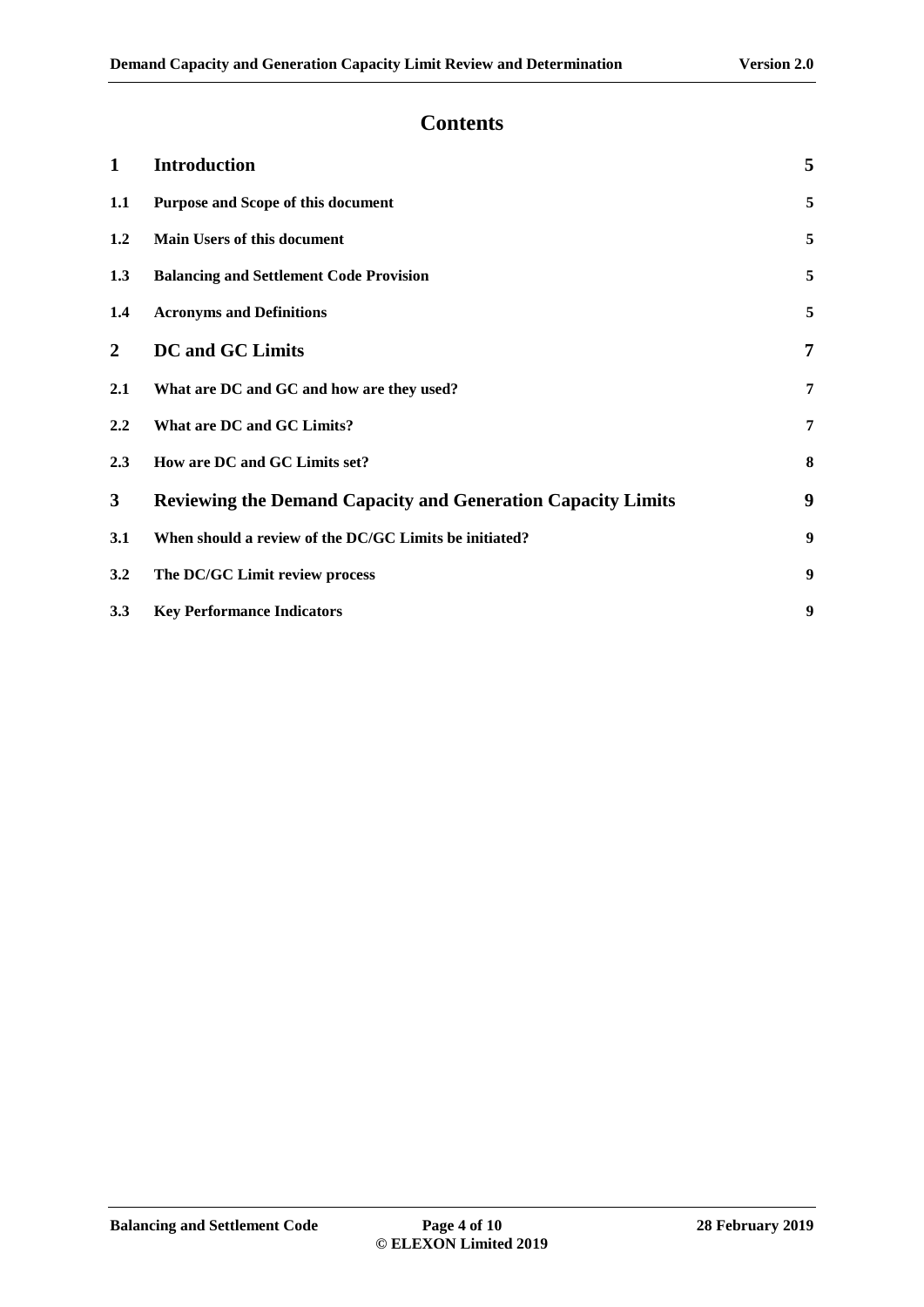### <span id="page-4-0"></span>**1 Introduction**

#### <span id="page-4-1"></span>**1.1 Purpose and Scope of this document**

- 1.1.1 Further to BSC Section K 'Classification and Registration of Metering Systems and BM Units', paragraphs 3.4.3A and 3.4.3B, this document sets out the principles and processes to be followed by BSCCo and the BSC Panel to review and determine the  $\overline{DC}$  Limits and GC Limits<sup>1</sup>. This document shall not be applicable to Secondary Balancing Mechanism (BM) Units.
- 1.1.2 In accordance with K3.4.2(c), 3.4.3 and 3.4.5, DC/GC Limits are used to determine whether a Lead Party must resubmit estimates of maximum Metered Volume for a Primary BM Unit in order to recalculate values of Demand Capacity (DC) and/or Generation Capacity (GC) for the Primary BM Unit.

### <span id="page-4-2"></span>**1.2 Main Users of this document**

- 1.2.1 This Demand Capacity and Generation Capacity Limit Review and Determination document should be used by:
	- BSCCo; and
	- BSC Panel (or its delegated authority).

#### <span id="page-4-3"></span>**1.3 Balancing and Settlement Code Provision**

1.3.1 This document has been produced in accordance with the provisions of the BSC and in particular Section K. In the event of an inconsistency between the provisions of this document and the BSC, the provisions of the BSC shall prevail.

#### <span id="page-4-4"></span>**1.4 Acronyms and Definitions**

- 1.4.1 Any capitalised term that is not defined in this Demand Capacity and Generation Capacity Limit Review and Determination document shall have the same meaning given to it as in the Code.
- 1.4.2 The acronyms used in this document are defined as follows:

| ВM           | <b>Balancing Mechanism</b>                 |
|--------------|--------------------------------------------|
| <b>BSC</b>   | Balancing and Settlement Code (the "Code") |
| <b>BSCCo</b> | Balancing and Settlement Code Company      |
| <b>CCP</b>   | <b>Credit Cover Percentage</b>             |
| <b>CEI</b>   | Credit Assessment Energy Indebtedness      |
| CfD          | <b>Contracts for Difference</b>            |
| DС           | <b>Demand Capacity</b>                     |

<sup>&</sup>lt;sup>1</sup> For the remainder of this document, DC Limits and GC Limits are collectively referred to as DC/GC Limits.

 $\overline{a}$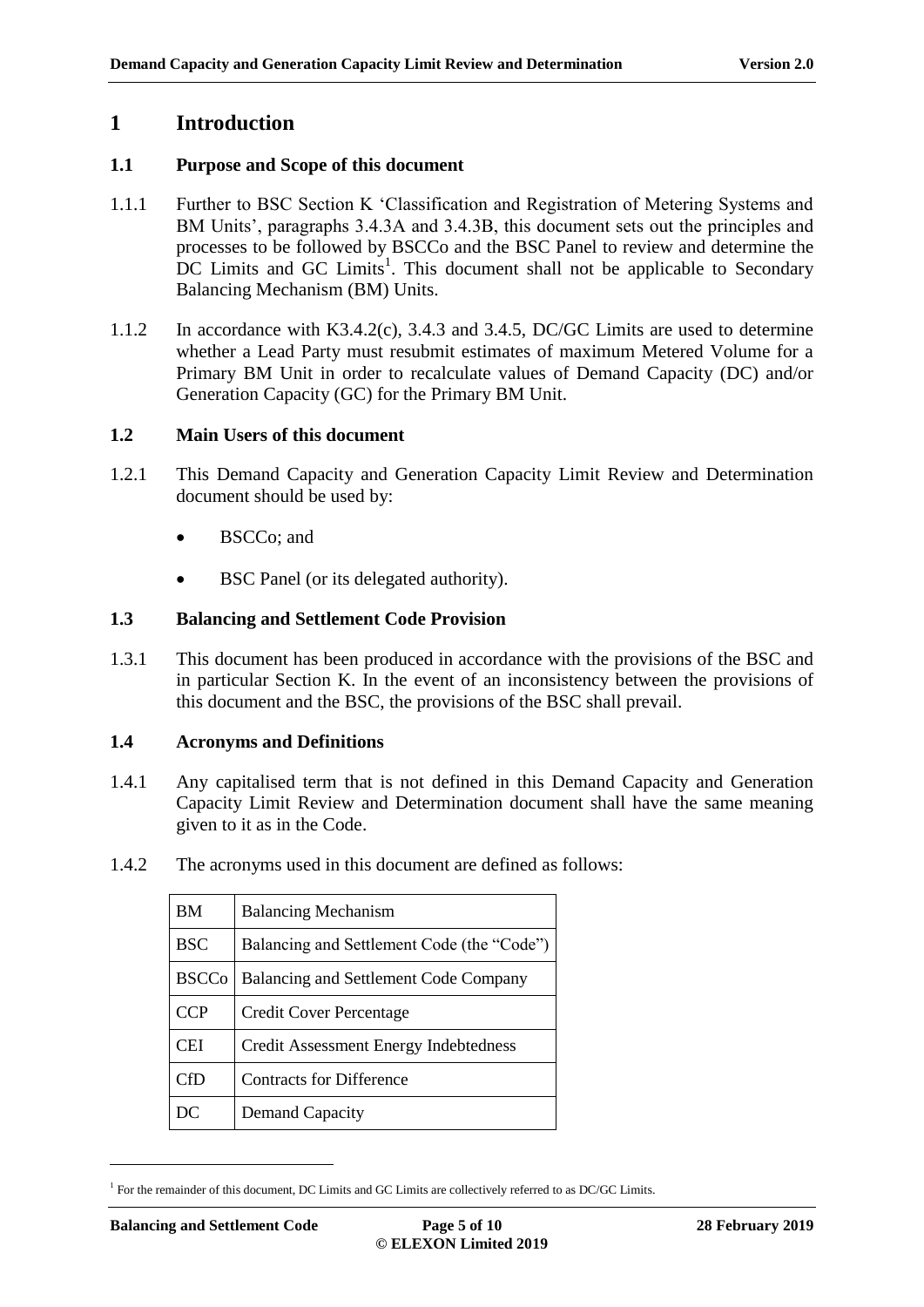| GC         | <b>Generation Capacity</b>        |
|------------|-----------------------------------|
| <b>KPI</b> | Key Performance Indicator         |
| <b>MW</b>  | Megawatt                          |
| <b>MWh</b> | <b>Megawatt Hours</b>             |
| <b>SPD</b> | <b>Settlement Period Duration</b> |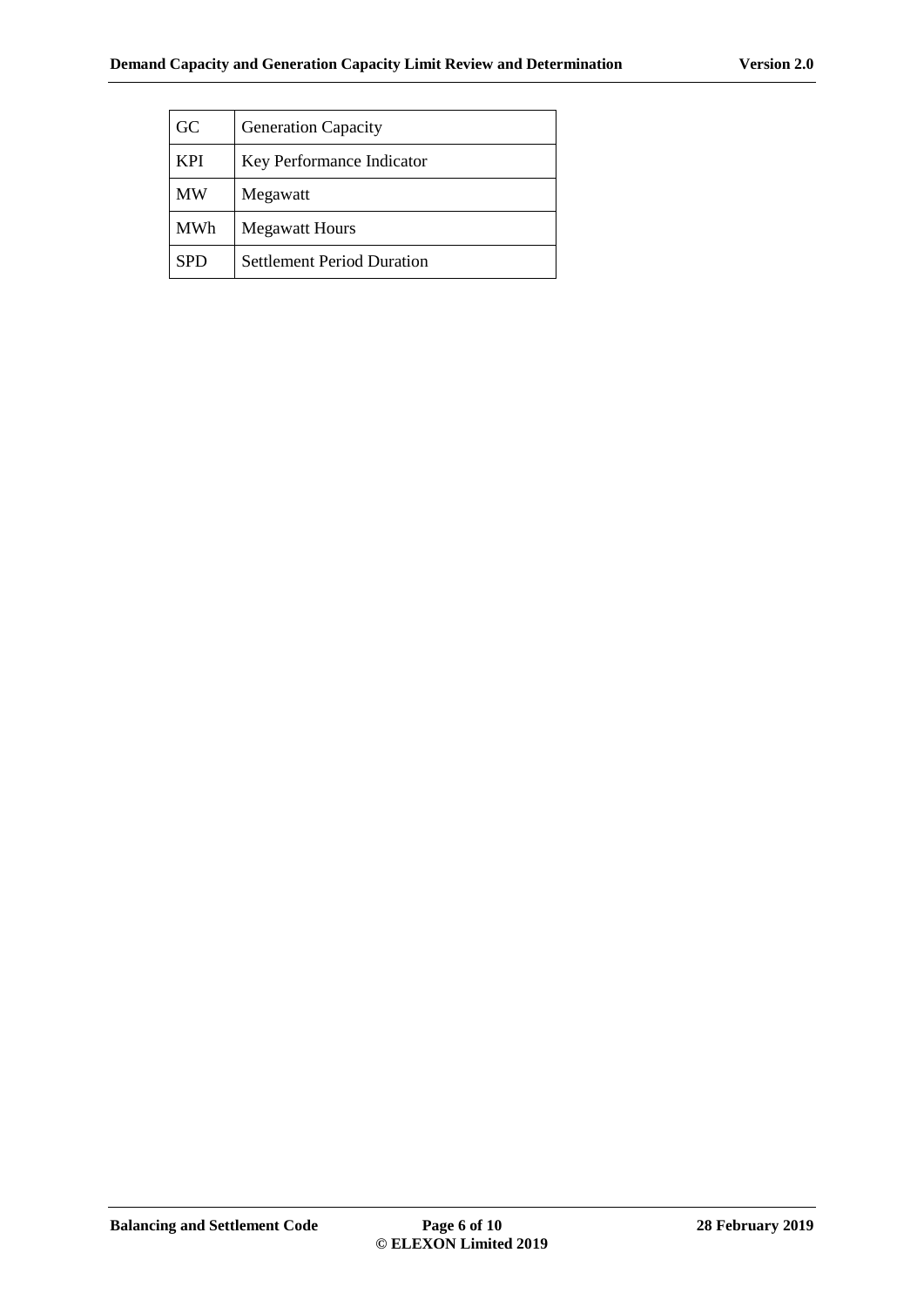## <span id="page-6-0"></span>**2 DC and GC Limits**

### <span id="page-6-1"></span>**2.1 What are DC and GC and how are they used?**

- 2.1.1 DC and GC are estimates of the Settlement Period maximum demand and generation capacity for a Primary BM Unit in a BSC Season. DC and GC values are used in the calculation of Parties' Credit Assessment Energy Indebtedness (CEI) and Credit Cover Percentage (CCP). Accurate values are essential for the Credit Cover Percentage calculation to operate effectively.
- 2.1.2 In accordance with K3.4.8 and BSCP15 'BM Unit Registration', DC and GC values are derived using either the expected maximum magnitude of negative (indicating demand) or positive (indicating generation) Metered Volumes for a single Settlement Period in the forthcoming or prevailing BSC Season. The Metered Volumes are doubled to convert from MWh to a MW capacity.
- 2.1.3 In accordance with K3.4 and BSCP15, Parties must submit expected maximum positive and negative values to the Central Registration Agent (CRA) ahead of each BSC Season. This is to ensure that the CRA updates GC and DC values that reflect the likely operation of the Primary BM Unit in the forthcoming BSC Season and facilitate more accurate calculation of CEI and CCP.

### <span id="page-6-2"></span>**2.2 What are DC and GC Limits?**

- 2.2.1 The provisions in K3.4.2(c), 3.4.3 and 3.4.5 require that declared DC/GC values are not exceeded by specified limits. Otherwise the Lead Party must re-declare the estimates of maximum negative and/or positive Metered Volumes to the CRA.
- 2.2.2 In particular, K3.4.3 sets out the criteria that trigger the need for Lead Parties to redeclare. In summary, they are that the Lead Party must redeclare if actual Primary BM Unit Metered Volume for a Settlement Period, doubled to convert to MW from MWh, exceeds the GC or DC by the relevant GC Limit or DC Limit. BSCCo regularly monitors Primary BM Unit Metered Volumes and DC/GC values. If a DC/GC Limit is breached, BSCCo will send a reminder to the Lead Party. However, the Lead Party is responsible for monitoring and maintaining its estimates of maximum Metered Volume.
- 2.2.3 K3.4.3A enables the BSC Panel to specify DC/GC Limits, which BSCCo publishes on the BSC Website – [Generation and Demand Capacity.](https://www.elexon.co.uk/operations-settlement/balancing-mechanism-units/generation-and-demand-capacity/)
- 2.2.4 Diagram 1 below displays the historical relationship between a Primary BM Unit's actual demand and generation capacity and the re-declaration thresholds of the DC/GC Limits. The X-axis shows the measured output in MW and the Y-axis shows by how much that measured output would need to exceed the declared GC or DC to trigger a re-declaration. That is, up to a minimum measured capacity and above a maximum measured capacity the extent to which the Primary BM Unit's output (MW) may exceed the declared GC or DC is fixed. Between the lower and upper limits the extent to which the Primary BM Unit's measured output may exceed the declared GC or DC is set by scaling the measured output by a pre-determined percentage value.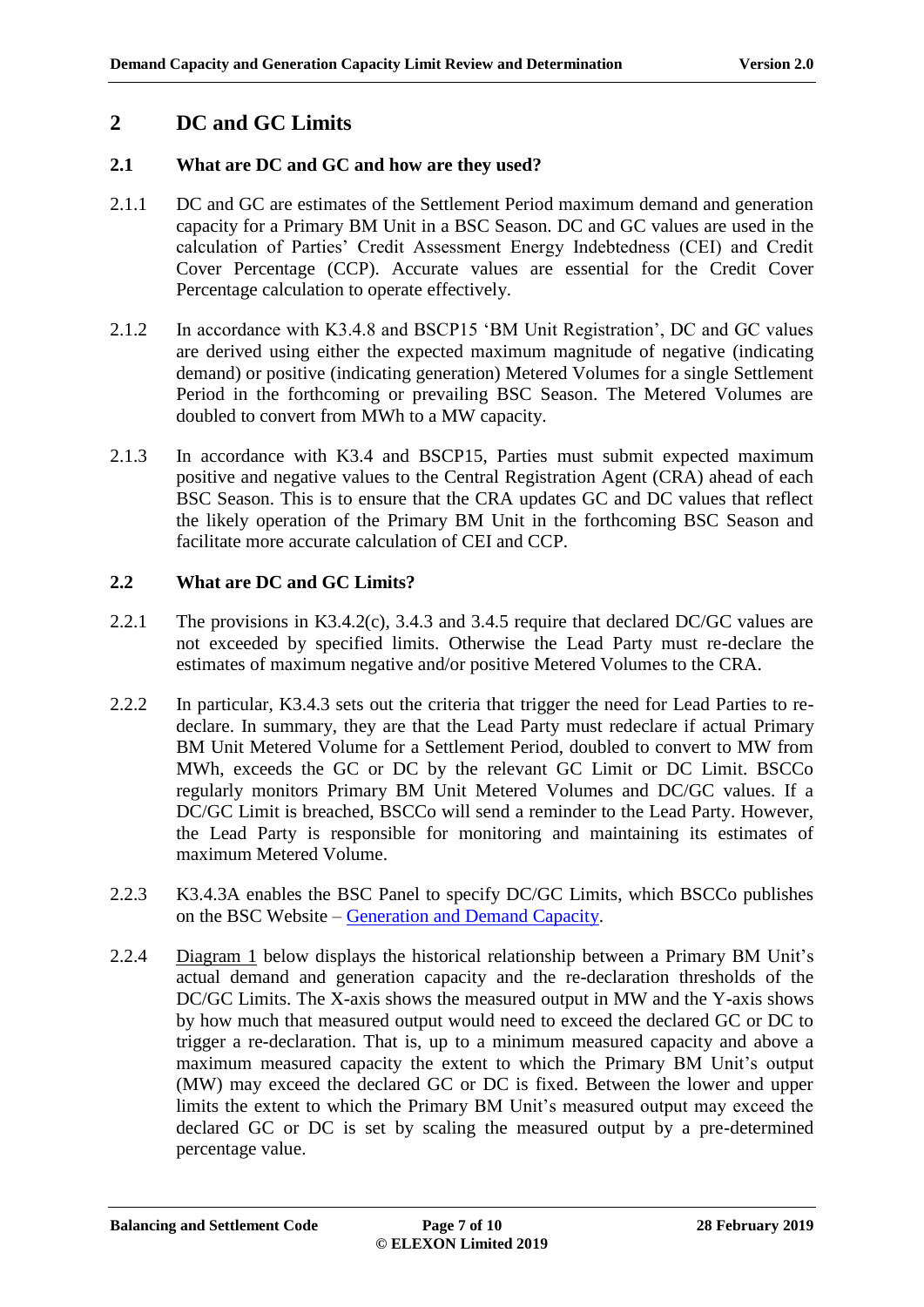



#### <span id="page-7-0"></span>**2.3 How are DC and GC Limits set?**

- 2.3.1 K3.4.3A enables the Panel to determine the DC/GC Limits. BSC Modification P357 required that the values in K3.4.3 on 21 February 2018 should remain in force and be the DC/GC Limits.
- 2.3.2 Until the first review of DC/GC Limits is completed, the method for determining DC/GC Limits is to retain the values in effect on 21 February 2018.
- 2.3.3 In accordance with K3.4.3A, any change to the DC/GC Limits requires that the BSC Panel does so in accordance with this method and after consulting BSC Parties.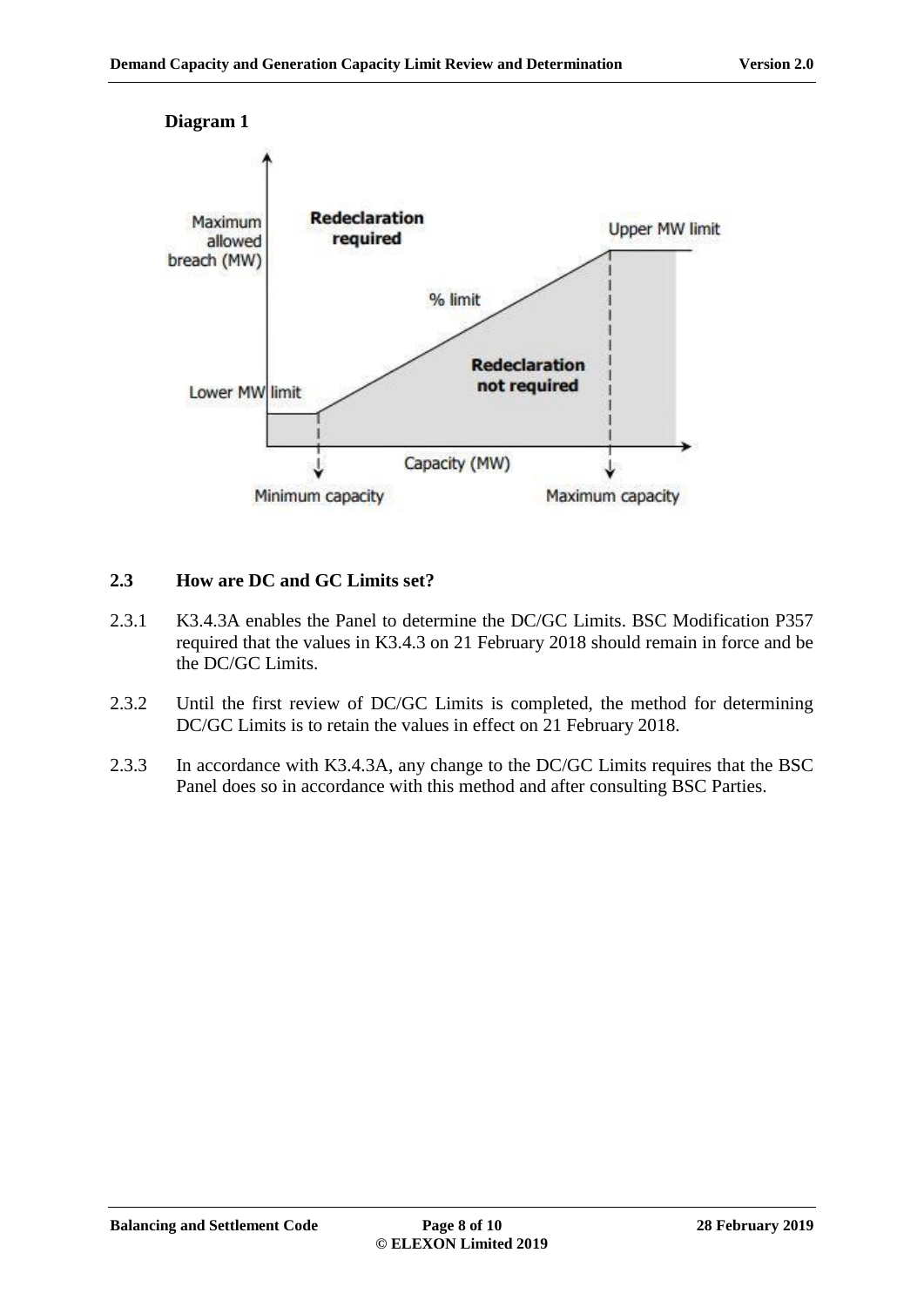### <span id="page-8-0"></span>**3 Reviewing the Demand Capacity and Generation Capacity Limits**

#### <span id="page-8-1"></span>**3.1 When should a review of the DC/GC Limits be initiated?**

- 3.1.1 In accordance with the requirements set in BSC Modification P357, the first review of the DC/GC Limits will be one year after the implementation of P357.
- 3.1.2 On an enduring basis, the Panel, or its delegated authority, may initiate a review as it sees fit, and at least on an annual basis.

#### <span id="page-8-2"></span>**3.2 The DC/GC Limit review process**

- 3.2.1 As part of its ongoing monitoring processes, BSCCo will keep track of a number of Key Performance Indicators (KPIs) which will enable the Panel to determine whether DC/GC Limits remain fit for purpose. The KPIs used to monitor the relevance of DC/GC Limits are defined below in Section 3.3.
- 3.2.2 When a review is initiated, BSCCo will prepare and present a report to the BSC Panel or its delegated authority. The report should include analysis of the KPIs described below, as well as any additional information BSCCo believes could help the BSC Panel or its delegated authority to make its decision.
- 3.2.3 After reviewing the information provided by BSCCo, should the Panel or its delegated authority wish to change DC/GC Limits it must consult BSC Parties on the recommended limits. Following the end of the consultation, the results of the consultation will be presented to the Panel or its delegated authority at its next convenient meeting to enable the Panel or its delegated authority to decide whether to change the DC/GC Limits.
- 3.2.4 If the BSC Panel decides to amend the GC Limit, the DC Limit or both, BSCCo will notify CRA and BSC Parties of the new value(s) as well as the date from which the new value(s) will be effective. BSCCo will also publish the new value(s) on the BSC website with their effective from date.
- 3.2.5 New value(s) will be effective from the beginning of the next BSC Season following the Panel's decision to change them, so long as there are at least 20 Working Days' between the date of the Panel's decision and the start of the next BSC Season. Otherwise the new value(s) will become effective from the beginning of the following BSC Season.

### <span id="page-8-3"></span>**3.3 Key Performance Indicators**

- 3.3.1 As part of the review process, the BSC Panel or its delegated authority will consider a number of KPIs related to the DC/GC Limits. These will be monitored by BSCCo and include at least the following:
	- The number of breaches of the limits for each of the GC and DC per BSC Season;
	- The maximum and average amplitude of the breaches in MW;